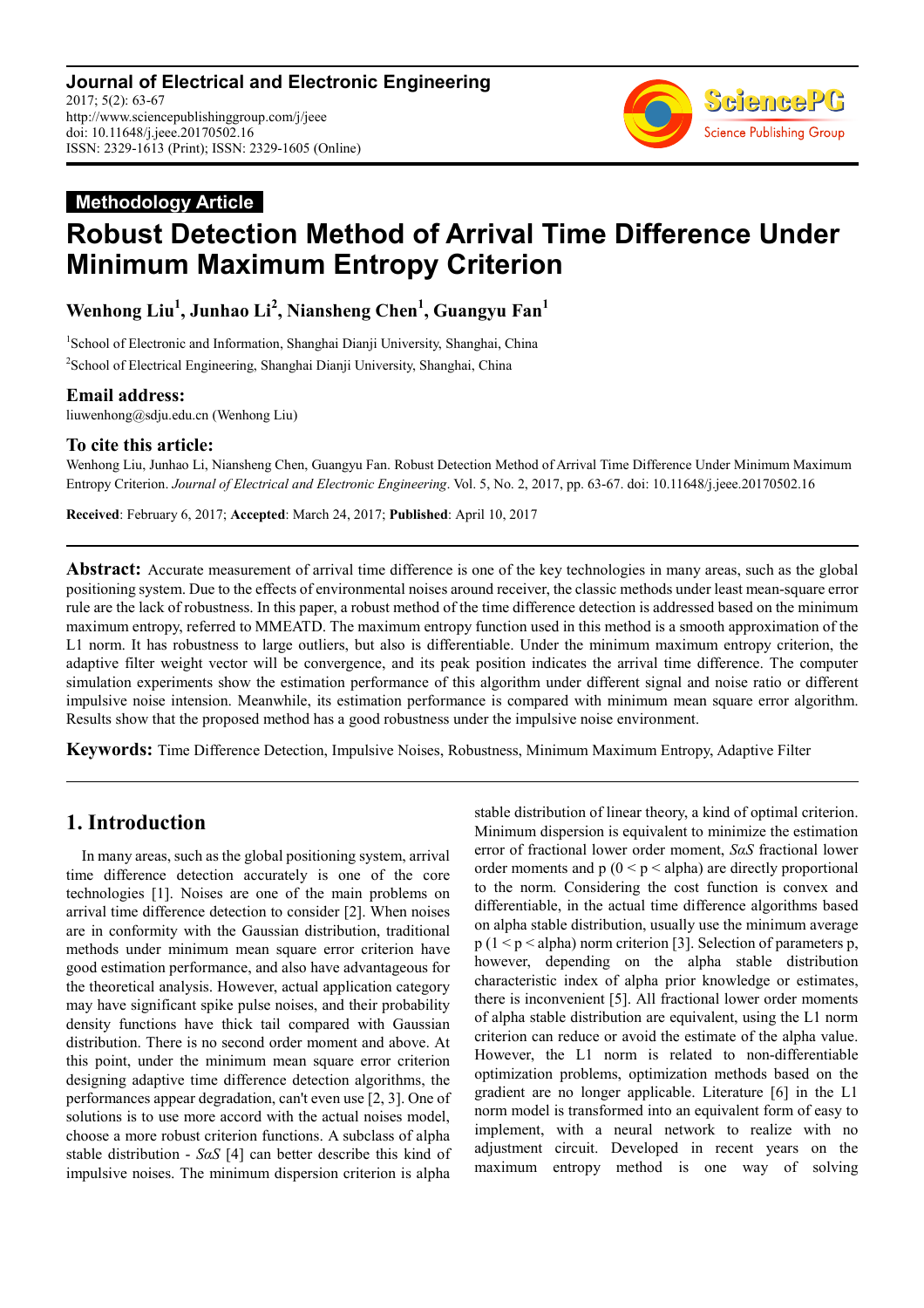non-differentiable optimization problems [7-10]. Robust signal processing methods are currently researched, and detection methods of arrival Time difference under robust criterions are considered [11-15].

Impulse noise modeling with *SαS*, moving average filter is adopted to simulate the channel delay effect of the source signals reaching the second receiver under the minimum maximum entropy. The relative time delay can be obtained. Maximum entropy function is differentiable and smooth approximation to the absolute deviation of cost function. This will be change under the minimum L1 norm criterion of adaptive time difference problems into the minimum Maximum Entropy criterion of the adaptive arrival time difference problems. This adaptive time difference detection algorithm based on minimum Maximum Entropy function is used under the computer simulation experiment compared the traditional minimum mean square error of the time difference algorithm. The proposed algorithm, referred to MMEATD, under the condition of Gaussian and non-Gaussian *SαS* noises, estimation performances are better. So the MMEATD has good robustness. It is a kind of adaptive time difference detection algorithm in wide application scope.

#### **2. Maximum Entropy Function**

The linear parameter estimation model widely used in signal processing can be described by a set of linear equations:

$$
\mathbf{b} = \mathbf{A}\mathbf{x} + \mathbf{e}
$$
 (1)

here,  $b=[b_1,b_2,...,b_m]^T \in R^m$  represents the observation vector containing error;  $A = [a_{ij}] \in R^{m \times n}$  *m*is a matrix composed of known signal;  $x=[x_1,x_2,\ldots,x_n]^T \in R^n$  is to estimate the parameters of the vector;  $e=[e_1,e_2, ..., e_n]^T \in R^m$  for unknown error vector.

Parameter vector *x* can be minimized the error vector L1 norm optimization, algorithm is:

$$
\min_{\mathbf{x}}[\|\mathbf{e}(\mathbf{x})\|_{1}] = \min_{\mathbf{x}}[\|\mathbf{b} - \mathbf{A}\mathbf{x}\|_{1}]\tag{2}
$$

Although minimal L1 norm criterion of fractional lower order *SαS* pulse data parameter estimation has better robustness, but the non differentiable character of the L1 norm limits its use widely.

Maximum entropy function method is a kind of new approximate method for solving non-differentiable optimization problem [2]. The basic idea is to change the maximum function  $f(x) = max[f_i(x)]$ ,  $(i=1,2,...,m)$  of the optimal solution to the maximal entropy function value function into:

$$
F(x, p_e) = \frac{1}{p_e} \ln(\sum_{i=1}^{m} \exp(p_e f_i(x)))
$$
 (3)

here, the  $p_e > 0$ . The approximate optimal solution of original problem is obtained.

Maximum entropy function has the following properties [8, 10]:

(1) For any  $x \in R^n$ , have  $0 \leq F(x, p_e) - f(x) \leq (1/p_e) \ln(m)$ , when the  $p_e \rightarrow \infty$ ,  $F(x, p_e)$  is uniform convergence in  $f(x)$ .

(2)  $F(x, p_e)$  in term of *x* is differentiable.

(3) Linear L1 norm of the maximum entropy function *F*(*x*,  $p_e$ ) in term of x is a convex function.

Obviously,  $F(x, p_e)$  is a very good approximation  $f(x)$ , and has a good nature.

The smallest L1 norm can be thought of as a minimax problem:

$$
\min_{\mathbf{x}}[\|\mathbf{e}(\mathbf{x})\|_{1}] = \min_{\mathbf{x}}\{\max[\mathbf{e}(\mathbf{x}), -\mathbf{e}(\mathbf{x})]\}\tag{4}
$$

therefore, it can be transferred into a differentiable maximum entropy function of unconstrained optimization problems. For the following to deduce linear minimum L1 norm time difference problems, it has a unique solution.

## **3. Time Difference Detection Under Minimum Maximum Entropy Criterion**

Two signals  $x_1(n)$  and  $x_2(n)$  are described the discrete signal model:

$$
x_1(n) = s(n - d_1) + v_1(n)
$$
  
\n
$$
x_2(n) = \lambda s(n - d_2) + v_2(n)
$$
 (5)

 $s(n-d_1)$  and  $s(n-d_2)$  are the two received delay signals;  $d_1$ and  $d_2$  respectively are the source signals to reach the receiving end with two time delays; *λ* is for attenuation factor (for simple, often take  $\lambda = 1$ );  $v_1(n)$  and  $v_2(n)$  are background noises with two receiver, obeying to *SαS*. Assuming the signal and the noise, and the noise and the noise were independent of statistics. Needing to estimate the arrival time difference of two received signals true value is  $D=|d_2-d_1|$ . The following derivation has assume of  $d_1 < d_2$ .

Two signal  $x_1(n)$ ,  $x_2(n)$  in the moving average filter modeling is followed:

$$
x_2(n) = \sum_{i=0}^{Q} w(i)x_i(n-i) + e(n)
$$
 (6)

 $e(n)$  is moving average model error;  $w(i)$  ( $i=1,2,...,Q$ ) is the moving average model parameter, *Q*>*D*. At *i*=*D*, *w*(*i*) have a maximum value, namely  $i \neq D$ ,  $|w(i)| \le |w(D)|$ .

The block diagram of arrival time difference detection using adaptive filter is shown in Figure 1.

The estimation of arrival time difference is converted to estimate of the moving average filter weight coefficient maximum position. It can be adaptive to realize under certain optimization criterion. Traditional, least mean square error is adopted. However, this criterion has the lack of robust under impulsive noises. In this paper, the minimum maximum entropy criterion is used. The optimization criterion in Fig. 1 will be changed to the minimum maximum entropy.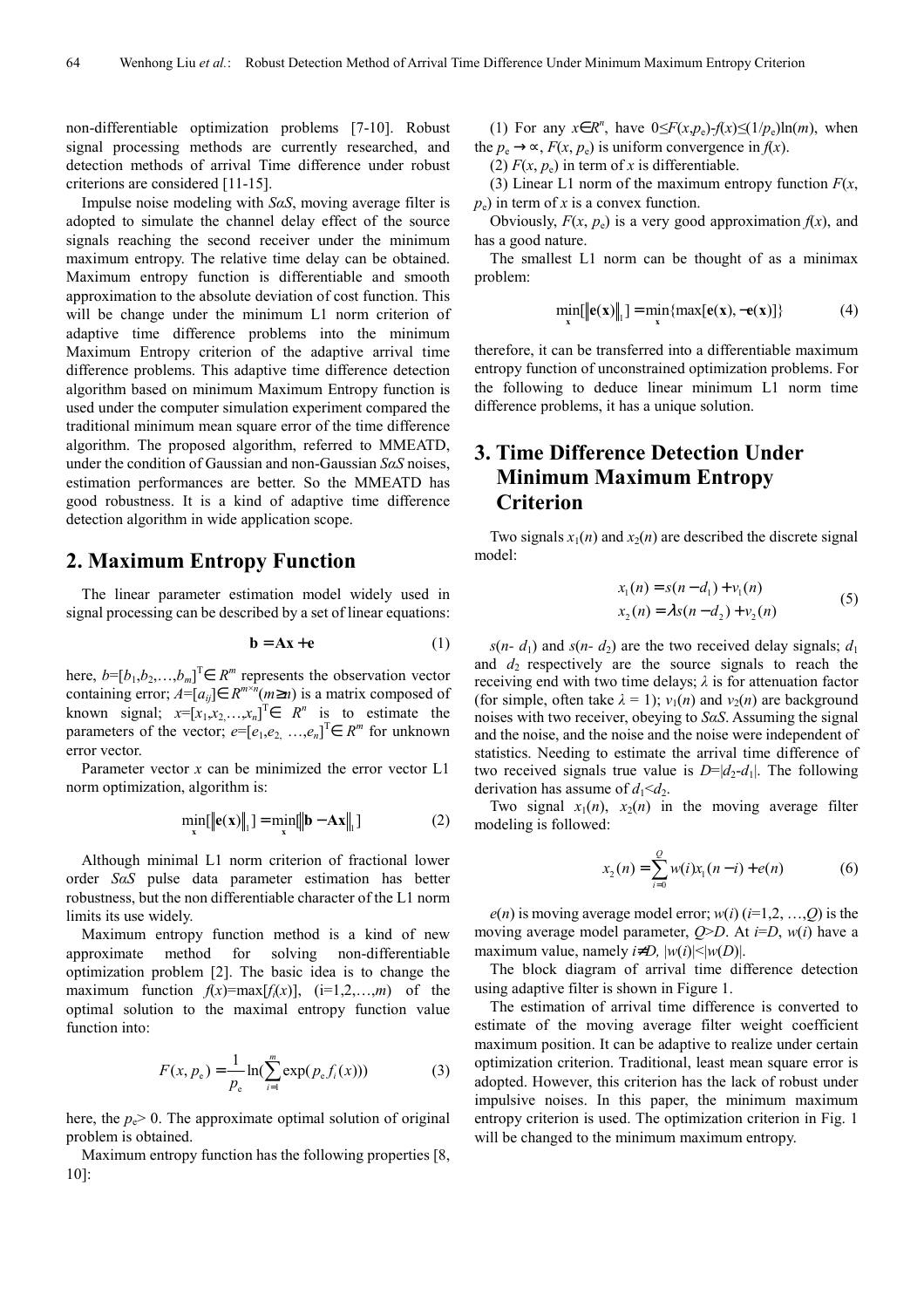

*Figure 1. The principle block for arrival time difference using adaptive filter.* 

The MMEATD is derived. Considering cost function of adaptive systems:

$$
J = ||e[w(n)]||_1 = ||x_2(n) - wT(n)x1(n)||_1
$$
 (7)

It can be expressed in the maximum function:

$$
J = \max[e(\mathbf{w}(n)), -e(\mathbf{w}(n))]
$$
 (8)

Maximum entropy function has differentiable structure:

$$
F(\mathbf{w}(n), p_e) = (1 / p_e) \ln(\exp(p_e e(n)) + \exp(-p_e e(n))) \quad (9)
$$

First, convert the least absolute deviation time difference to minimum maximum entropy time difference. Then, according to the linear L1 norm of the maximum entropy function is convex, using the steepest descent method to solve moving average filter weight coefficient of the optimal solution. Iterative formula is:

$$
F(\mathbf{w}(n), p_e) = (1 / p_e) \ln(\exp(p_e e(n)) + \exp(-p_e e(n))) \tag{10}
$$

here,  $e(w(n))=x_2(n)-w^T(n)x_1(n);$  *µ* is adaptive filter convergence factor, often taken a smaller number.

Adaptive filter is used in the process of adaptive iteration, and gradually achieve moving average model simulation of channel delay effect. When adaptive filter convergence,  $x_2(n)$ and  $y(n)$  to minimize the absolute deviation, namely the actual  $s(n-D)$  and estimate of  $s(n-D)$  similarity of the biggest, the adaptive filter weight vector  $w(n)$  becomes a copy of moving average model, and its position of the maximum value dictates the arrival time difference estimation.

### **4. Computer Simulations**

The computer simulation experiments validate the estimation performances of the MMETDD in Gaussian and non-Gaussian *SαS* noises, and the traditional algorithm is compared with.

According to Equation (5), two received signals are modeled, which is the band-limited flat spectrum source signal *s*(*n*) made from white Gaussian signal through the 0.2 bandwidth of low-pass filter with 10 orders length. The impulsive noises are in compliance to simulated non-Gaussian *SαS* signal. Mixed signal-to-noise ratio is the MSNR=10lg( $\sigma_s^2/\gamma_v$ ) [3], here, the  $\sigma_s^2$  represents the source signal variance,  $\chi$  is the dispersion coefficient of noise. Dispersion coefficient is half of the variance with Gaussian noise. Assume that the signal and the noise, the noise and the noise are not relevant. Set two received signals arrival time difference value of D=10Ts, Ts is signal sampling interval in time domain. The length of signal sequence is n=5000 points, select the order number m=20 of filter, set filter weight vector of the initial value of  $w(0) = [0...0]$ . In the MMEATD, the selection of maximum entropy function approximation parameter  $p_e$ =1. Iterative step are  $\mu$ =0.0001 in the traditional algorithm and the proposed algorithm. The following results are 100 times independent experiment statistics.

First, in  $\alpha$ =1.5, under different MSNR, compare estimation precisions of the traditional algorithm and the proposed algorithm. MSNR is from - 6 dB changes to 3 dB at 3 dB intervals. Root mean square errors (referred to RMSE) of estimated time differences of two algorithms are shown in Figure 2.



*Figure 2. The RMSE of the traditional algorithm and the proposed algorithm with* α*=1.5 impulsive noises at different MSNRs.*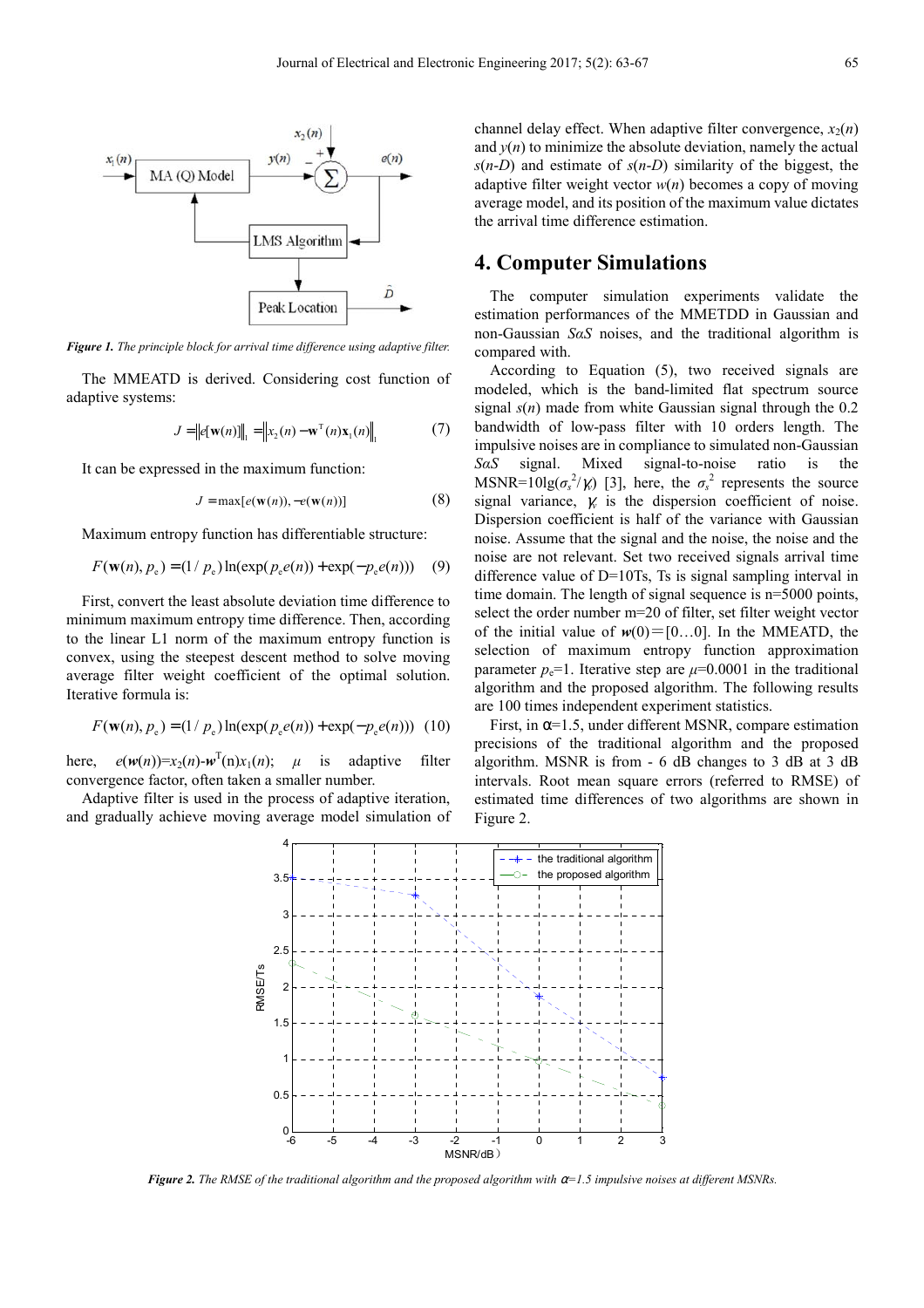As you can see in Figure 2, in different MSNR cases, RMSE of the proposed algorithm were less than the proposed algorithm's.

Then, setting the MSNR=0dB, under different  $\alpha$  value,  $\alpha$ changes from 1.4 to 2 with the interval of 0.2, time difference RMSEs of the two algorithms are also shown in Figure 3.



*Figure 3. The time difference RMSEs of the two algorithms with MSNR=0dB at different impulsive noises* α *values.* 

As you can see in Figure 3, the MSNR=0dB,  $\alpha$  value is not same, the RMSE of the proposed algorithm were less than the traditional algorithm in Gaussian and non-Gaussian distribution noise cases, so the MMEATD has high estimation precision.

The computer simulations show that the traditional algorithm is only applicable to Gaussian noise environment, while the proposed algorithm under Gaussian noise and non-Gaussian has good estimation performance. The MMEATD is a kind of robust time difference detection method, and has a wider scope of application than the traditional algorithm.

### **5. Conclusions**

Minimum L1 norm criterion has robustness, but is not differentiable. The maximum entropy function is a kind of smooth approximation of L1 norm, so it can transfer a L1 norm optimization problem into a differentiable maximum entropy function optimization problem, thus the steepest descent method can be used. In this paper, Iterative formula of the moving mean filter parameter is deduced and obtained based on minimal maximum entropy criterion in proposed method.

The computer simulation verifies the MMEATD has good estimation performance both in Gaussian and in non-Gaussian alpha stable distribution noise condition, compared with the traditional algorithm. As a result, when the signal to noise conditions does not conform to the Gaussian distribution or unknown circumstances, the MMEATD is a better choice. In the future, more practical data would be further used to demonstrate the better performance of the MMEATD.

#### **Acknowledgments**

The first author would like to express sincere thanks to Professor Tianshuang Qiu at Dalian University of Technology, Professor Yuanyuan Wang at Fudan University, and Professor Fai Ma at California University, Berkeley. They gave her knowledge, progress, and higher hope in the different stages of life.

### **References**

- [1] Lin Zhao, Jicheng Ding, Xuefei Ma. The principle and application of satellite navigation. Northwestern Polytechnical University Press, 2011.
- [2] Wenhong Liu. Under the impulse noise time delay estimation method and application research. Ph.D. Dissertation, Dalian University of Technology, 2007.
- [3] Xinyu Ma. Robust signal processing in impulsive noise with stable distributions: estimation, identification and equalization. Ph.D. Dissertation, University of Southern California, 1996.
- [4] Chrysostomos Loizos Nikias, Shao Ming. Signal processing with Alpha-stable distributions. New York: John Wiley & Sons Inc, 1995.
- [5] Qiu Tianshuang Wang Hong, Zhang Yang, et al. The Non-linear transform based robust adaptive latency change estimation of evoked potentials. Methods of Information in Medicine, 2002, 41 (4): 331-336.